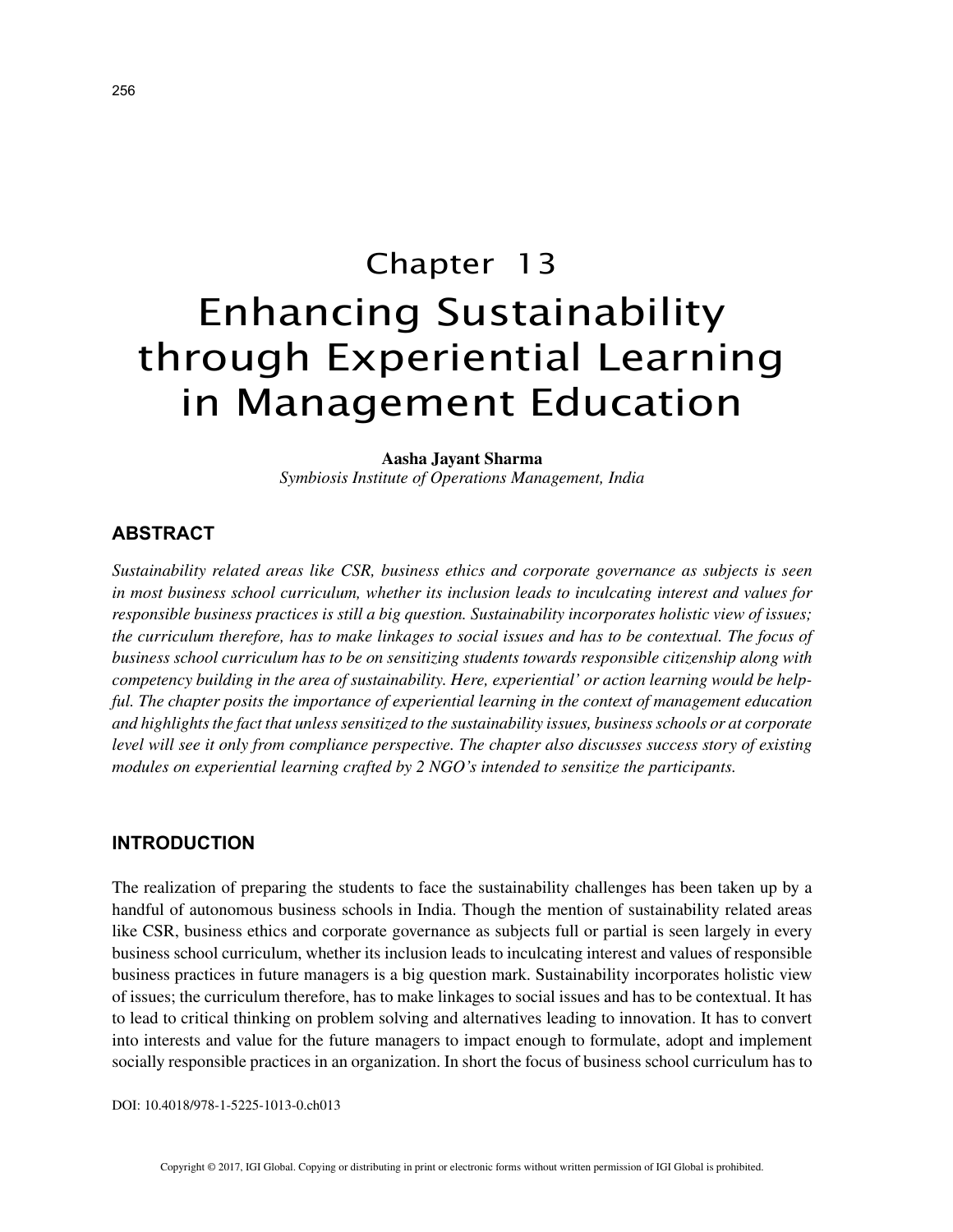be on sensitizing students towards responsible citizenship along with competency building in the area of sustainability. The education has to go beyond classrooms and to the fields for students to practically relate to the impact of the companies on the society. A focus on the experiential' or action learning in the social and environmental context should be an important element of the management education. Experiential learning in form of simulations, case study, industry visits, live projects and summer internships to understand business concepts has been a common pedagogy undertaken by educational institutes. It takes the participants through real life experiments and situations taking them to a learning experience that challenges them to move from established work routines to a real time learning zone. Can experiential learning lead to sensitization? Can it lead to transformational change? Many corporate houses have realized the importance of learning experience beyond the work routines and have come up with rural immersion programs as part of either their entry-level leadership training boot camp or as part of middle and senior level leadership programs. A core function of product development for example depends very much on innovation. Product Innovation for the bottom of the pyramid is completely based on understanding problems at the core. Rural immersion programs have therefore become very popular since the last decade contributing to several product innovations. Unless one lives the problem situation; solutions for the same may not be sustainable at all. This is not only to get an intimate understanding of the consumer so that innovative products can be developed but also to provide a platform to the employee to evolve as a humane leader through transformative experiences gained during these programs. The paper posits the importance of experiential learning in the context of business management education. It also puts forth trends in the corporate related to employee engagement further reinforcing the concept of experiential learning for sustainable development. The paper makes an attempt to establish the fact that unless sensitized to the sustainability issues, learning and execution whether in business schools or at corporate level will only be taken with the objective of compliance. It puts forth examples of top business Schools and a few business houses who are engaged in experiential learning reinforcing the idea of experiential learning in Business education. The paper also puts forth success story of existing modules on experiential learning crafted by 2 NGO's intended to sensitize the participants.

## **BACKGROUND**

The concept of Corporate Social Responsibility has been around since 1950's and different terms have been used referring it as corporate responsibility, Corporate Accountability, Corporate ethics and corporate citizenship. The concept has evolved since then and is more popularly used as Corporate Sustainability shifting away from the traditional mindset based on charity to a focus on new and responsible way of doing business. Sustainability encompasses a more comprehensive uptake to responsible business practices globally. The major difference between CSR and Sustainability is that Sustainability includes a commitment to protecting the environment in addition to community and economic issues where as CSR traditionally did not include the commitment to environment. The World Bank Council for Sustainable development, defines CSR as "the continuing commitment by business to behave ethically and contribute to economic development while improving the quality of life of the workforce and their families as well as local community and society at large" Sustainability as defined by the Australian Government is "Encompassing strategies and practices that aim to meet the needs of the stakeholders today, while seeking to protect, support and enhance the human and natural resources that will be needed